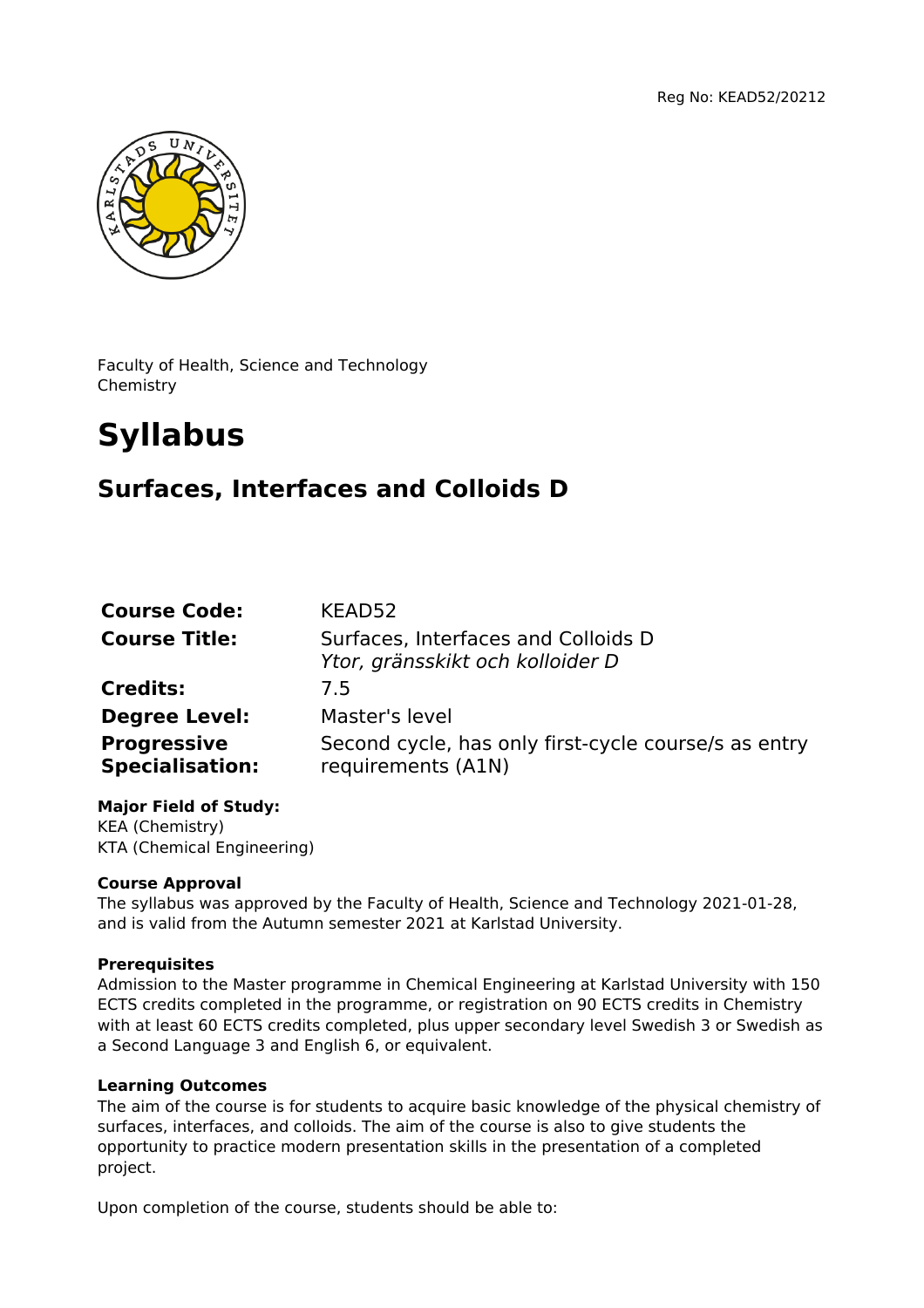1. give an account of basic theories relating to the physical chemistry of surfaces, interfaces, and colloids,

2. apply relevant theories to explain colloidal and surface phenomena,

3. calculate physical parameters for colloidal and surface systems, relating these to presented theories,

4. study colloidal and surface phenomena within the scope of a project and given time limits,

5. give an account of and explain current issues pertaining to the physical chemistry of surfaces, interfaces, and colloids, and

6. use and evaluate scientific literature in the assessment of empirical findings.

#### **Content**

The course comprises two components: a theoretical component and a project. The theoretical component is roughly equivalent to four weeks of full-time study, while the project component is roughly equivalent to one week of full-time study. Instruction in the two components may be integrated and parallel.

#### Theoretical component

Instruction is in the form of lectures, seminars, and exercises. The lectures present the course content, and the exercises provide an opportunity for students to apply the presented theories in practice. The seminars offer students concrete opportunities to discuss the course content.

The course presents basic theories of surfaces, interfaces, and colloids in terms of their physical chemistry, as well as surface tension activities, surface activity interactions, electrostatics, adsorption, adhesion, colloidal stability, emulsions, microemulsions, foaming, association colloids, solubility, humidification and dissipation, friction and lubrication, and aerosols.

#### Project component

Students complete a project related to scientific literature in the field. The project can be either experimental or a literature review. In connection with the project, the course offers an introduction to software and technology used in reporting graphic material and producing socalled poster presentations or folders.

The project component may include a study visit at a company, research institute, or similar. Students may be requested to meet the cost of the study visit, in full or in part.

#### **Reading List**

See separate document.

#### **Examination**

The theoretical part of the course is assessed on the basis of a take-home exam including hand-in essay assignments and calculation exercises. The project is assessed on the basis of a graphic presentation and an oral presentation. All examination is individual.

If students have a decision from Karlstad University entitling them to Targeted Study Support due to a documented disability, the examiner has the right to give such students an adapted examination or to examine them in a different manner.

#### **Grades**

One of the grades Pass with Distinction (VG), Pass (G), or Fail (U) is awarded in the examination of the course. For Engineering students, one of the grades Pass with Distinction (5), Pass with Some Distinction (4), Pass (3), or Fail (U) is awarded.

#### **Quality Assurance**